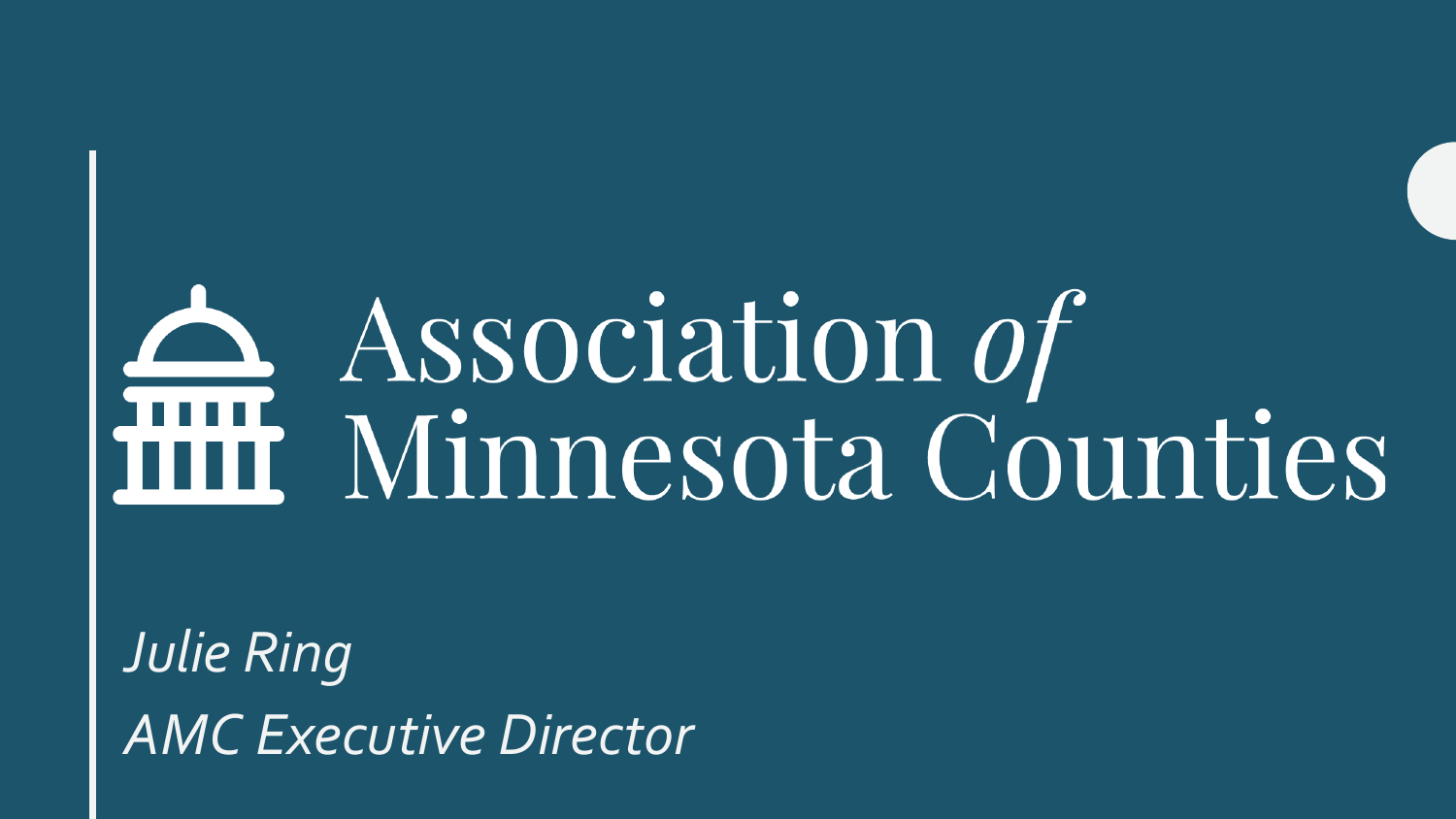# *Policy Development Process*

*NEW*

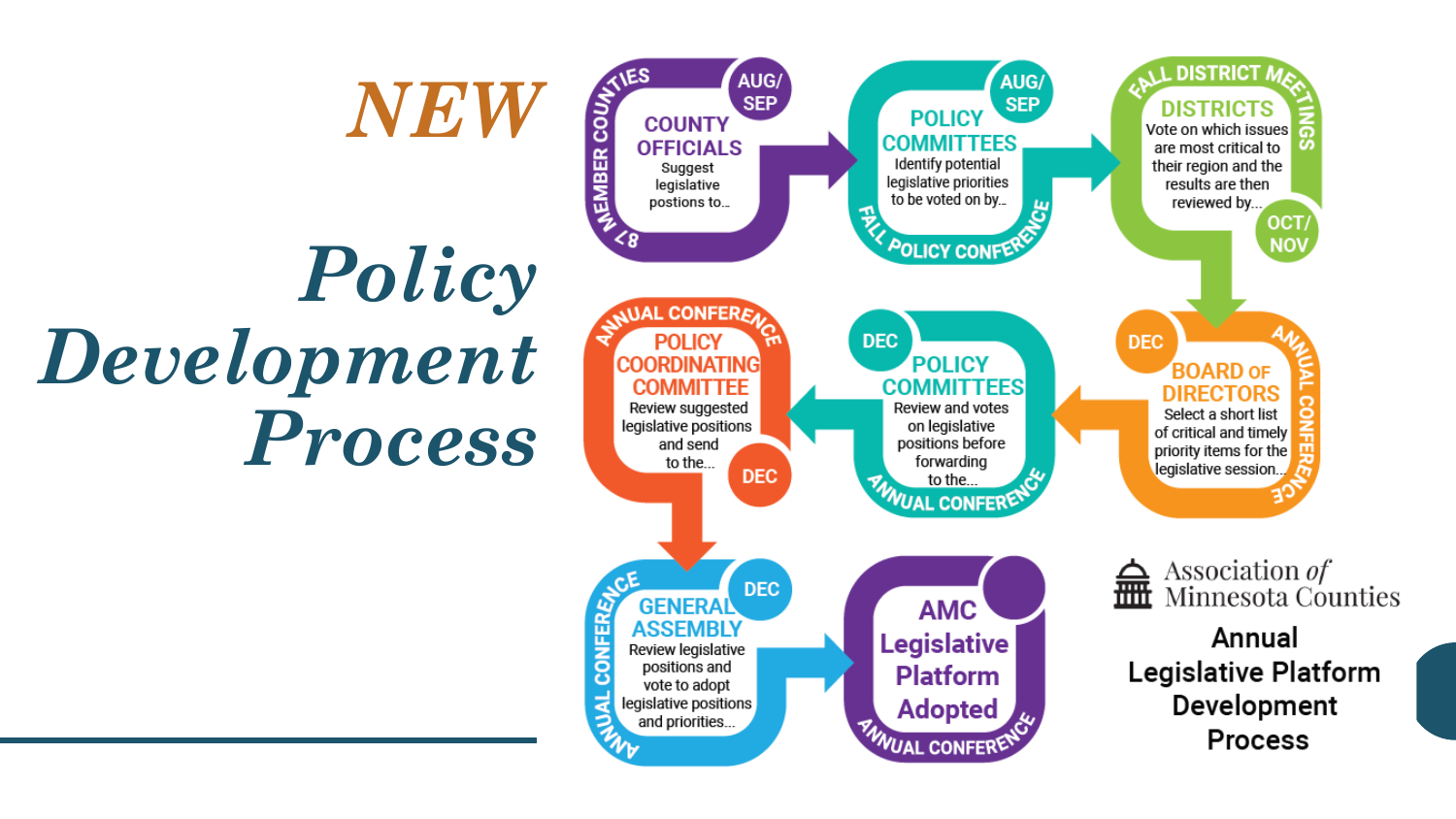#### *NEW*

# *District Meetings*

- **Incorporating new education sessions**
	- **Sexual harassment training**
	- **U of M Extension**
- **Engagement**
	- **Local Hot Topics**
- **Focused County Reports**
	- **Levy**
	- **Top Legislative Priority**

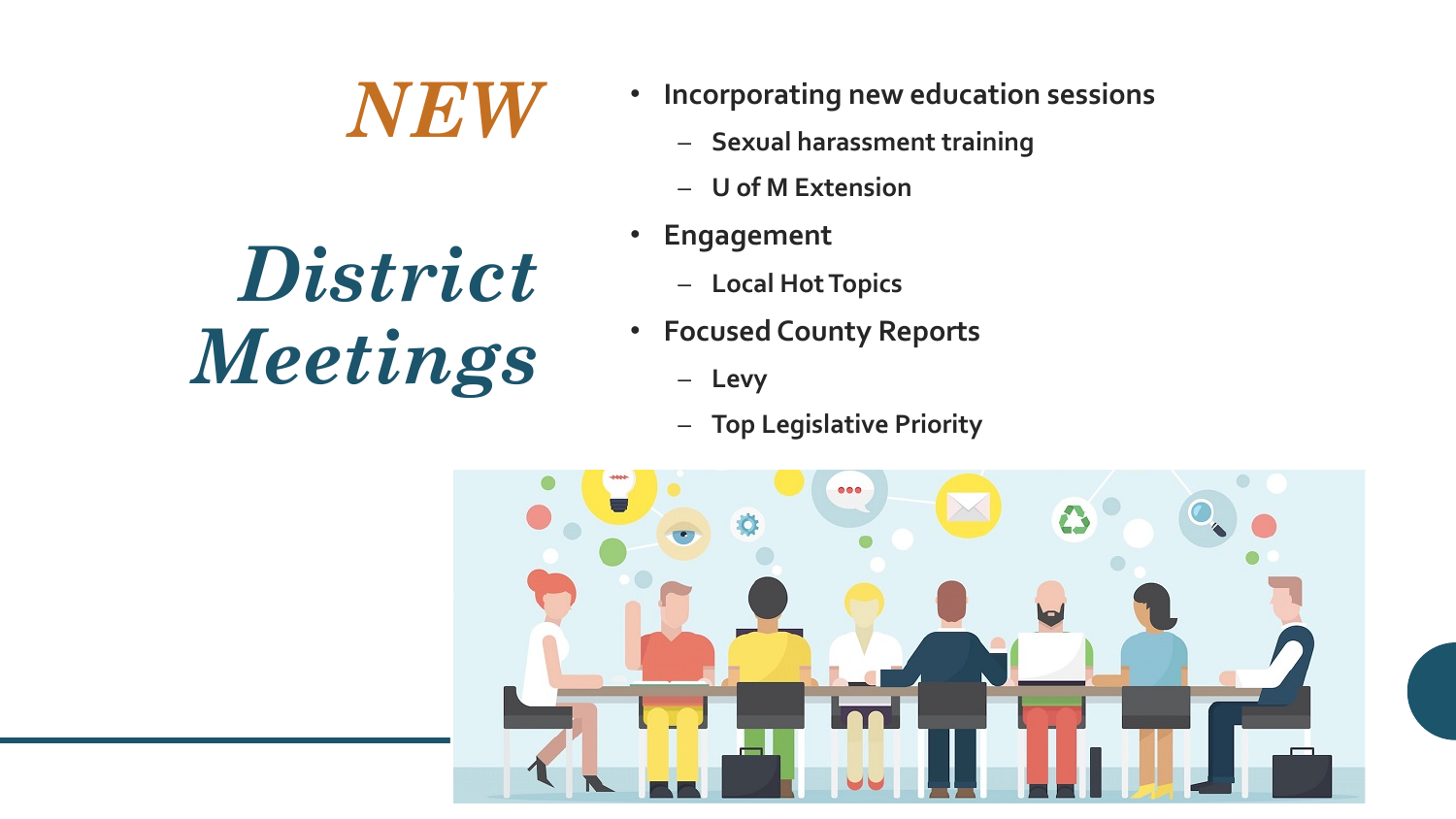### *Association Structure*

*NEW*

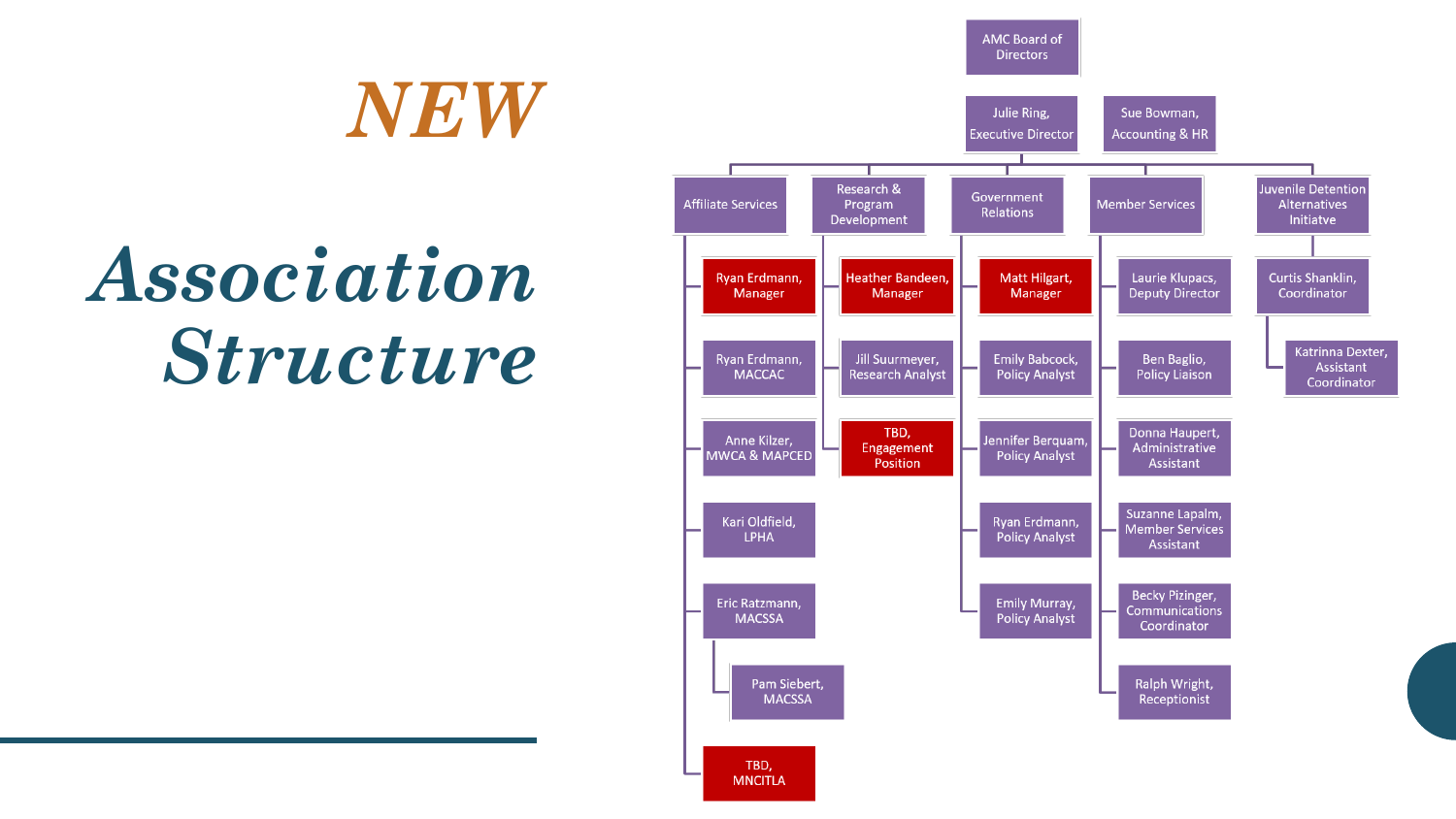#### *NEW*

#### *Communication Strategies*

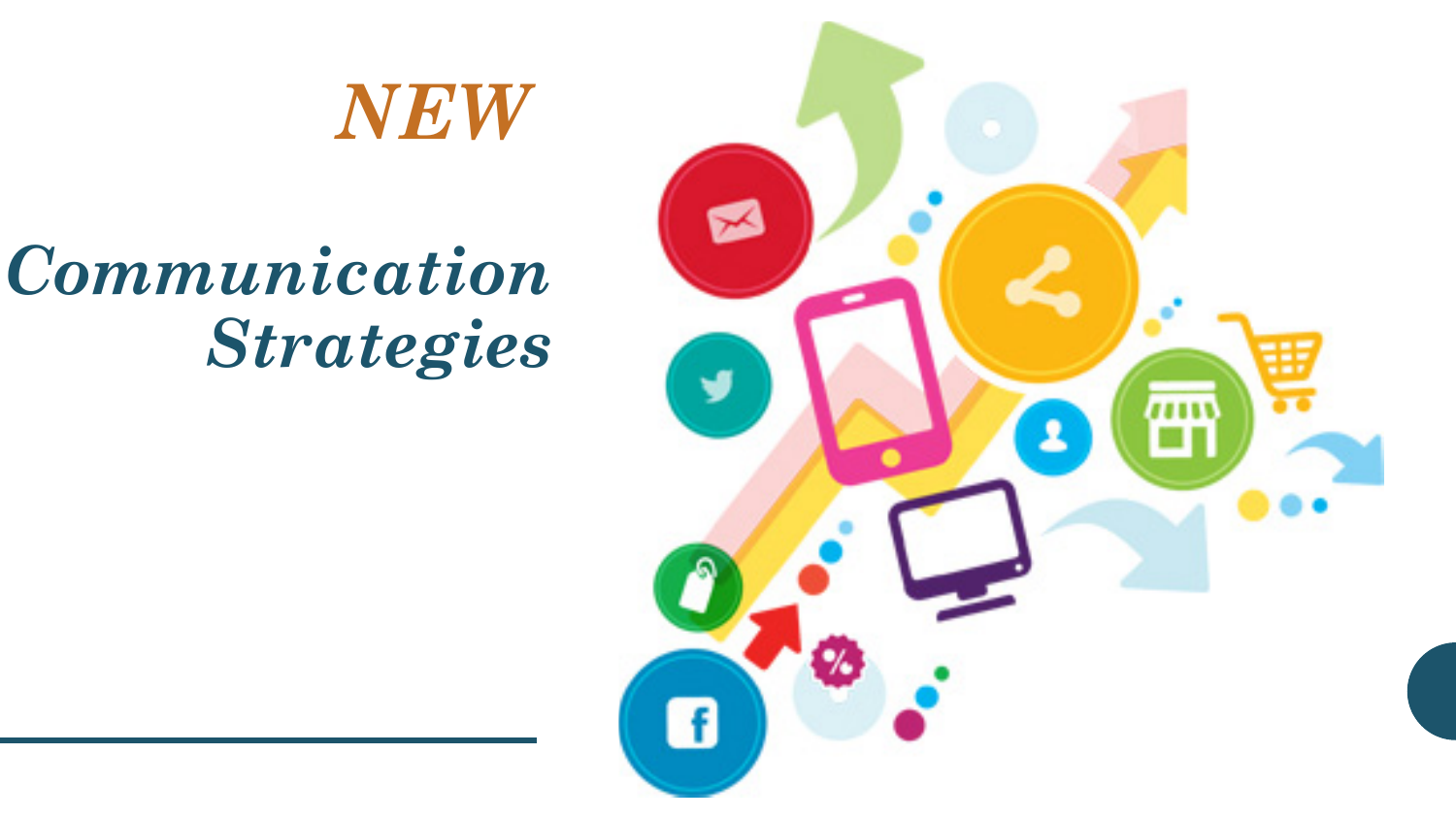

• What is the most important thing new commissioners need to hear?

### *County Government 101*

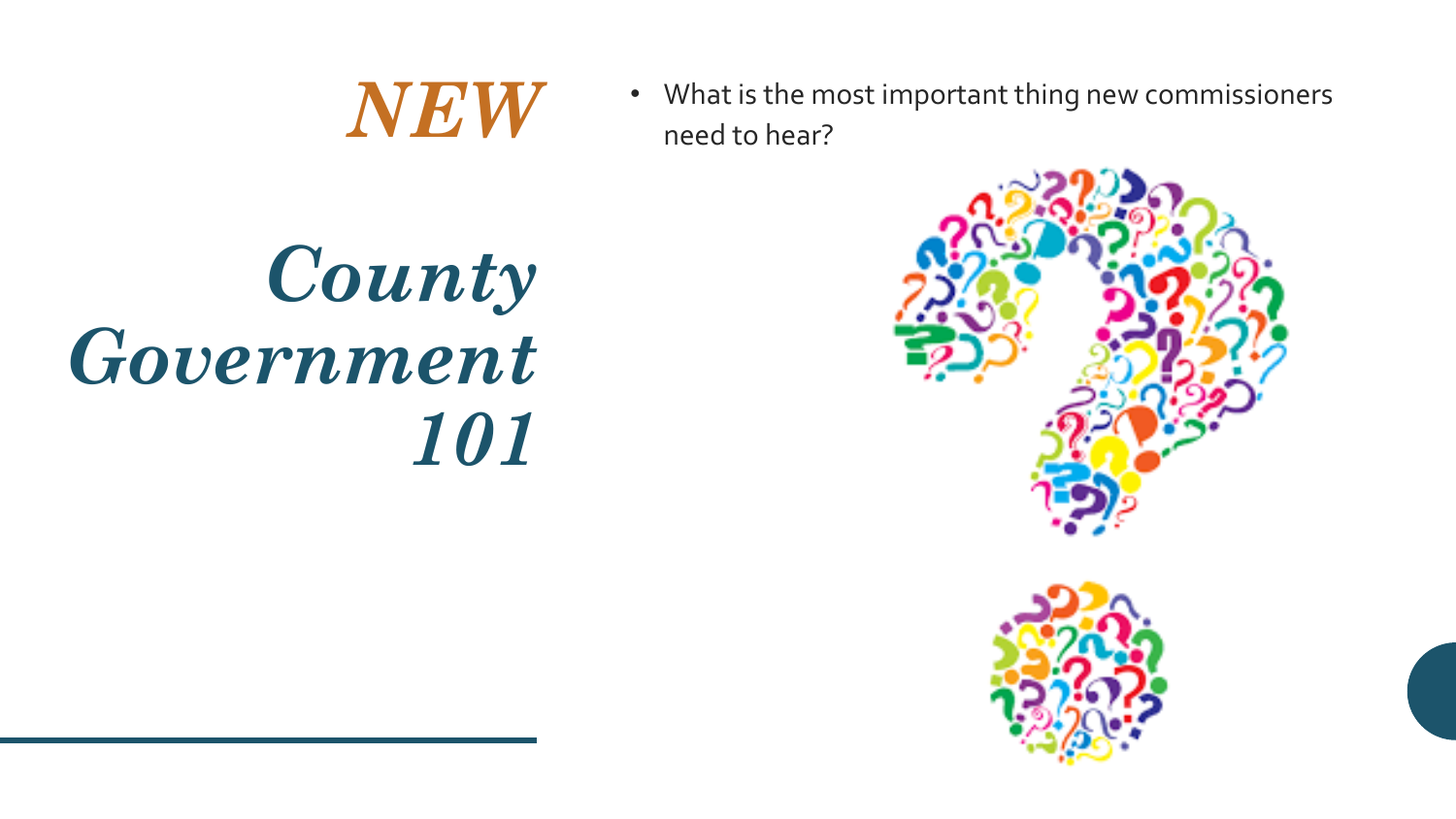#### *NEW*

- DataPile is ready for download
	- Find it on AMC's "County Data" webpage

### *Research Tools*

• Opioid Summit materials available on CLIC

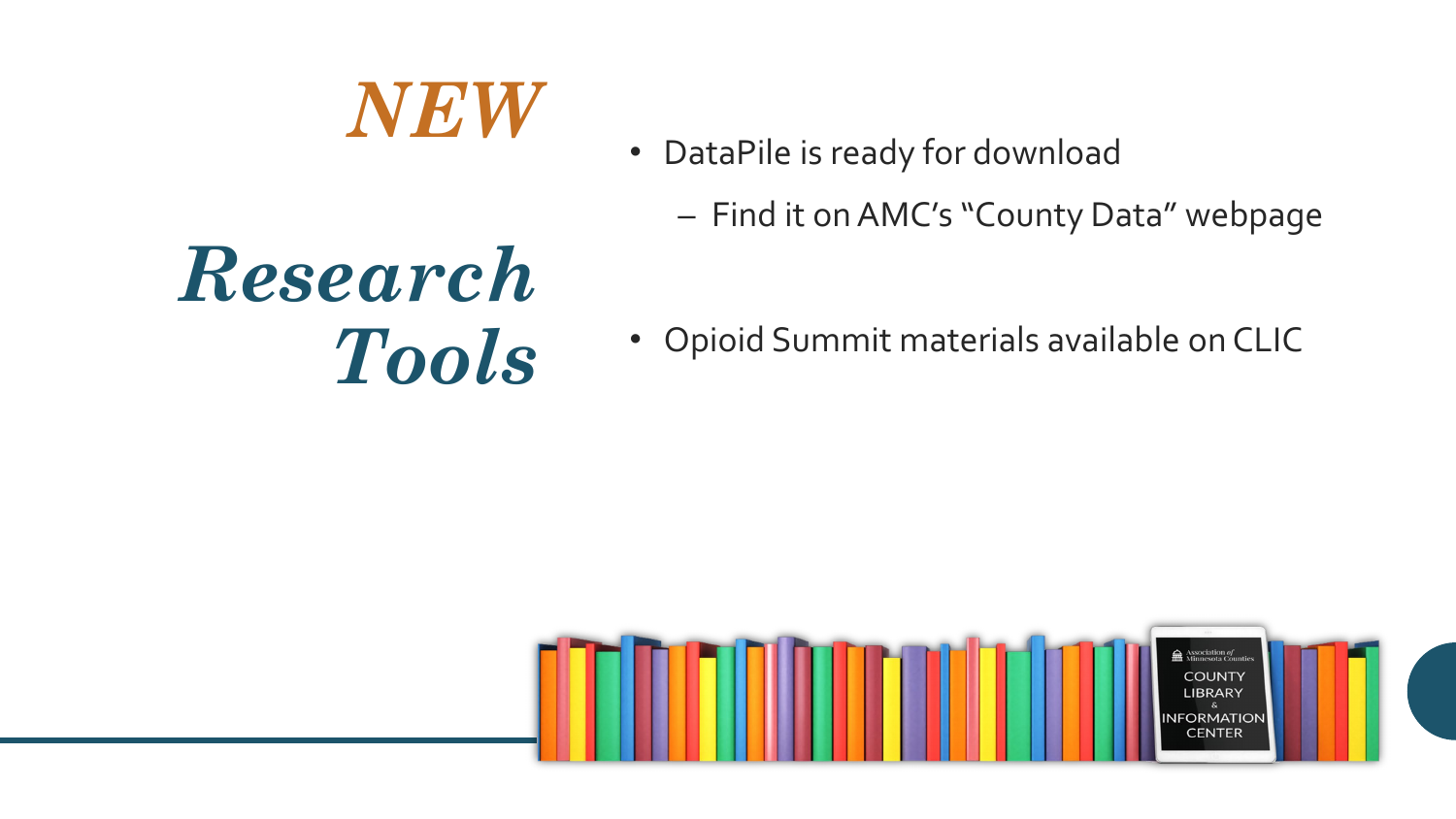#### *NEW* **Participating Counties/Joint Powers: 59 Helpline Tickets: 226**

## *Human Resources Helpline*

- 98% of survey respondents have been "Satisfied" or "Very Satisfied" with Information provided and Response time
- All requests/questions are confidential

*"Thank you so much for your thorough analysis of our situation. You provided some great points we'll need to think about as we move forward. This HR Technical Assistance Program is great!!"*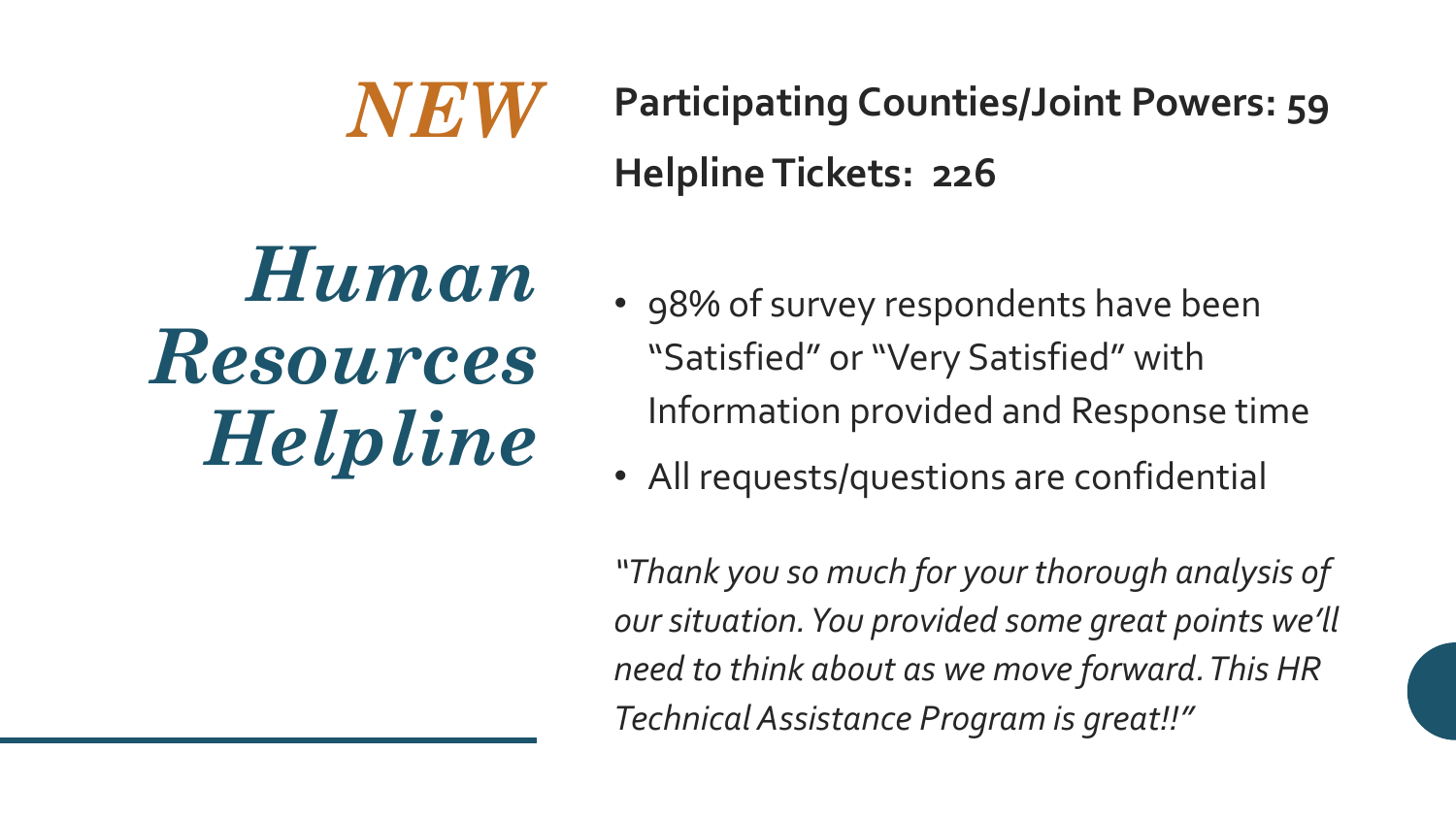# *Knowledge Base Stats*

Number of resources in the Knowledge Base: 76

Most viewed documents in Knowledge Base:

- Deciding Appropriate Discipline Checklist: 603 views
- Discrimination & Harassment Prevention Complaint Form: 503 views
- Family Medical Leave Act Checklist: 579 views
- Record of Verbal Warning: 590 views
- A Workplace Accident & Injury Reduction (AWAIR) Program: 575 views

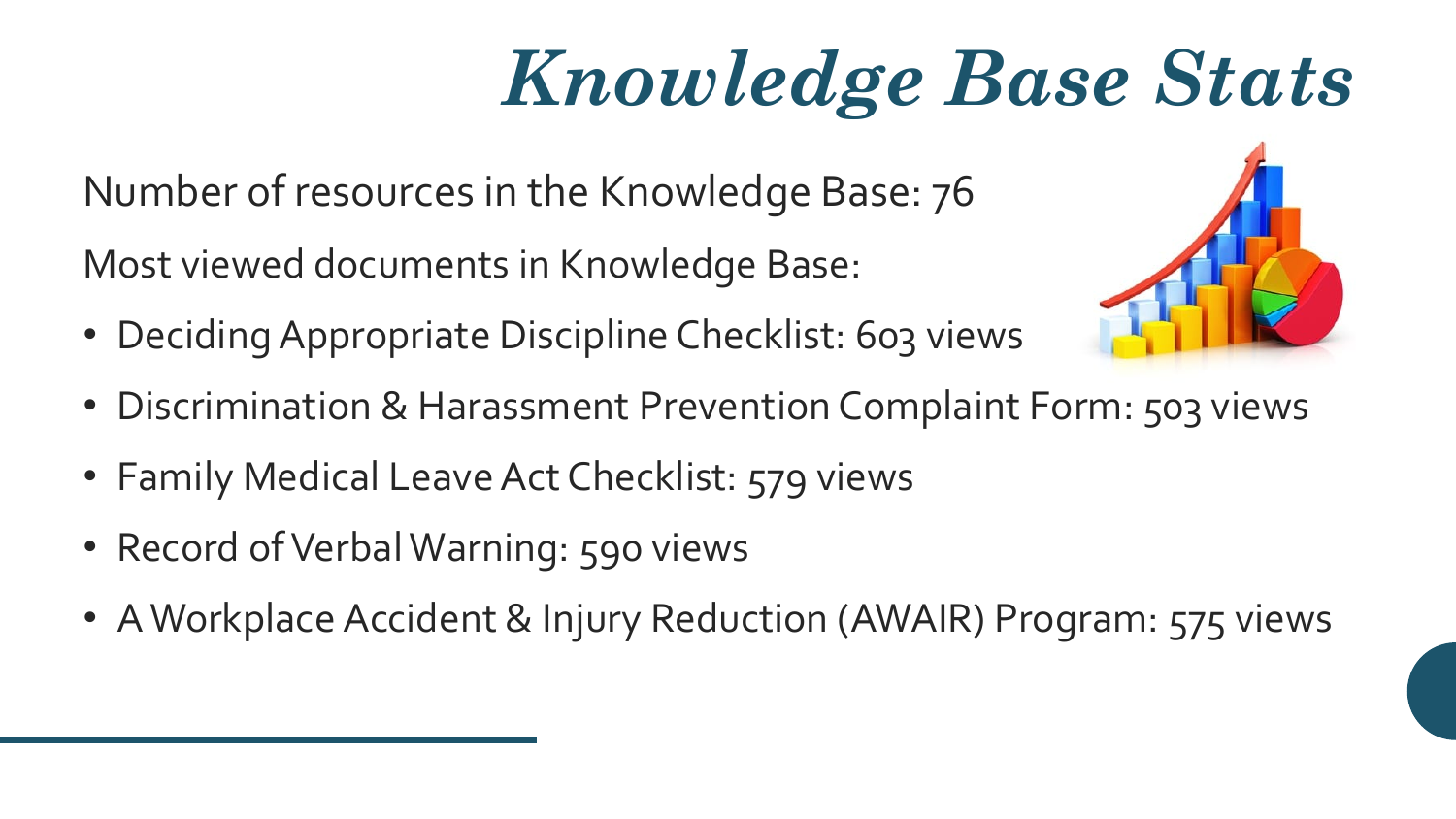# *Regional Workshops*

#### **Practical Leadership: Supervising for Employee Engagement Lisa Negstad**



MBA, Yale University **Late October virtual option Only a few seats remaining**

**Millennial Madness & More! Transitions in the Workplace by Josh Dye**



President & Founder of Convene, LLC **Mid-October: Marshall & Mankato**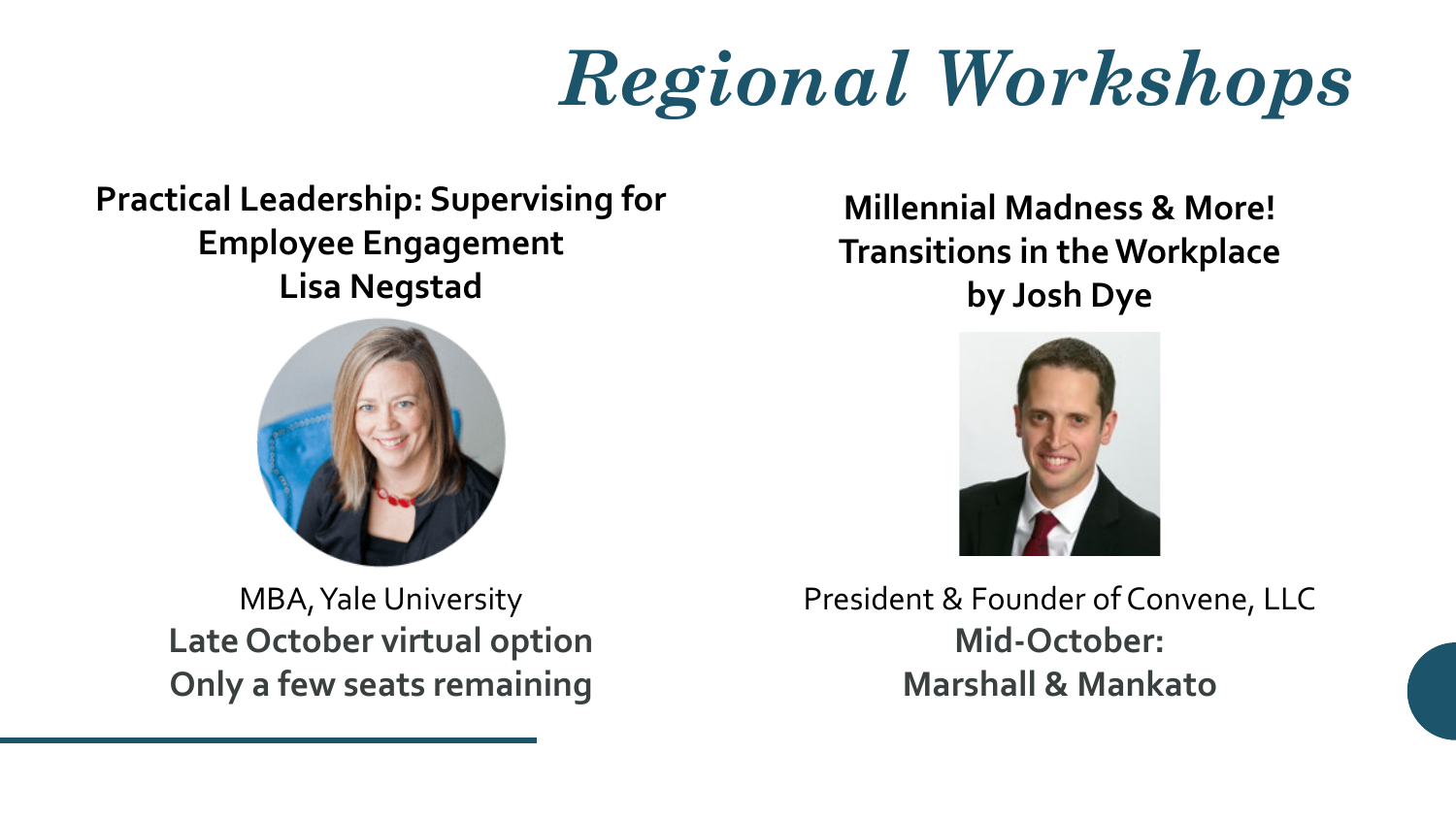

*What is the next generation looking for as they consider their first job? What will draw them to working in local government?*

- MinnWestTech Tours: Rural Innovation Models
- Child Care Panel: Solutions to Shortages
- TED-Talks: Attract & Retain Strategies
- The Business Case for Employee Engagement
- Rural Entrepreneurship Program
- Networking with Statewide Participants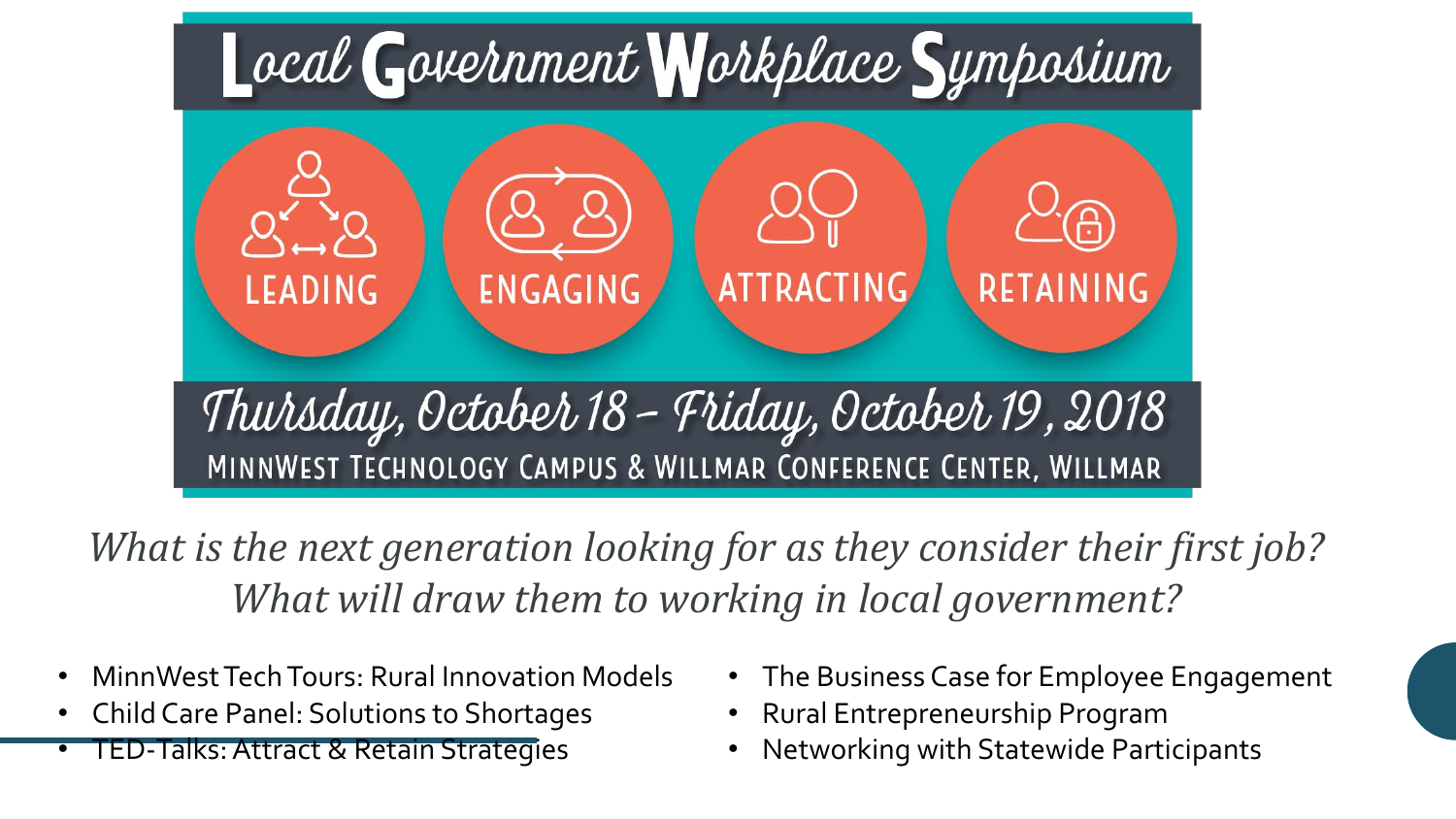# *Local Government Partnerships*

- *600+ leaders gathered in 2018 Across cities, counties, townships & schools*
- Census 2020-prep, MN State Demographer's Office
- Leading Tough Meetings, MN Bureau of Mediation
- **EXECT:** Crisis Management for Leaders, FEMA



Space provided: MN Service Cooperatives & UM Extension







**UNIVERSITY OF MINNESOTA EXTENSION**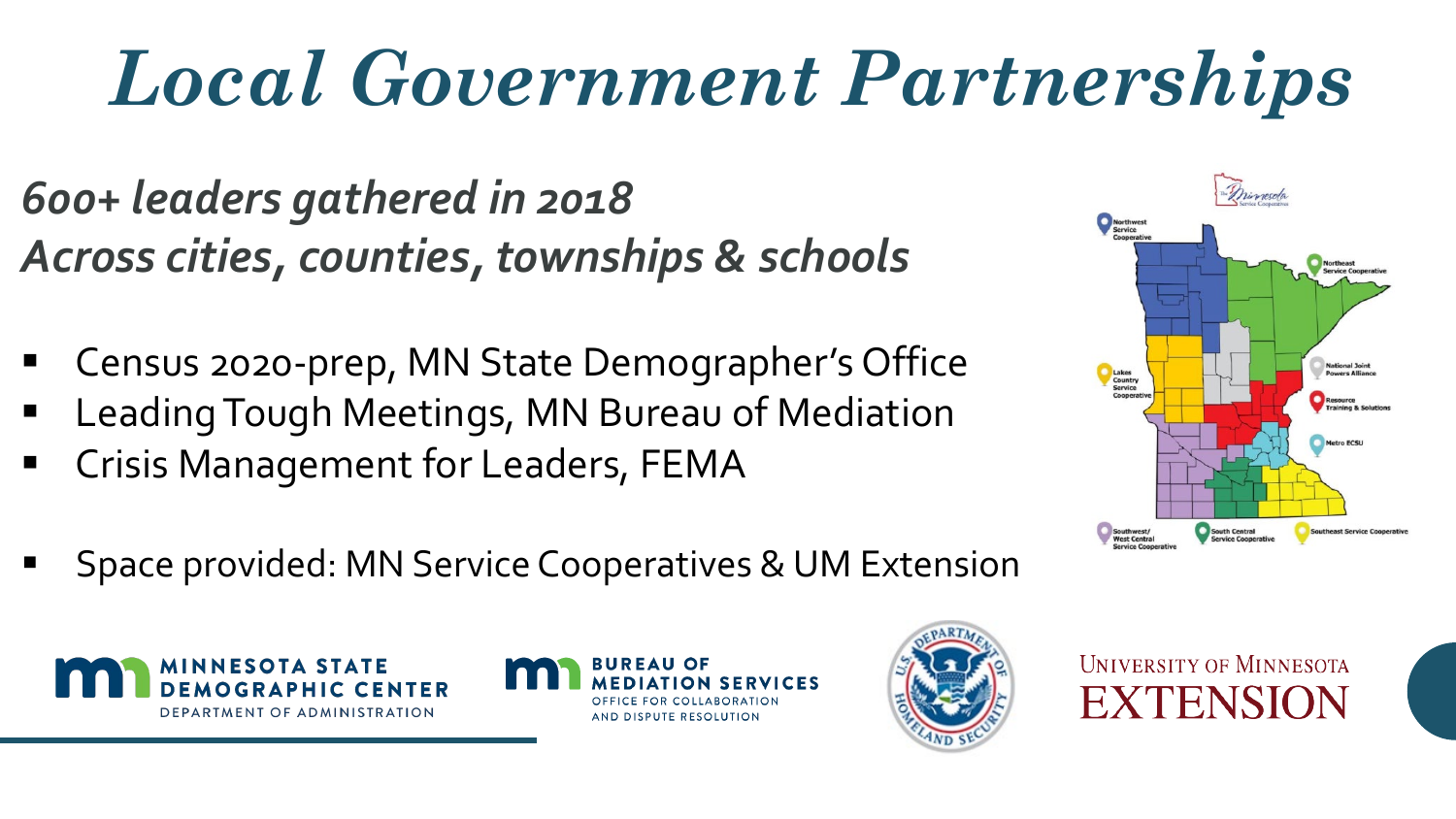#### *National Cohort: High Performance Leadership Academy*

NATIONAL<br>ASSOCIATION<br>of COUNTIES

 $\overline{\mathcal{C}}$ 

September cohort: 16 Minnesota participants Next cohort: January 2019 Registration cost: \$1500 Every County eligible for one \$1000 scholarship

Format: Online with national participants Duration: 12-weeks 2019 cohorts will begin: January, April, August, & September